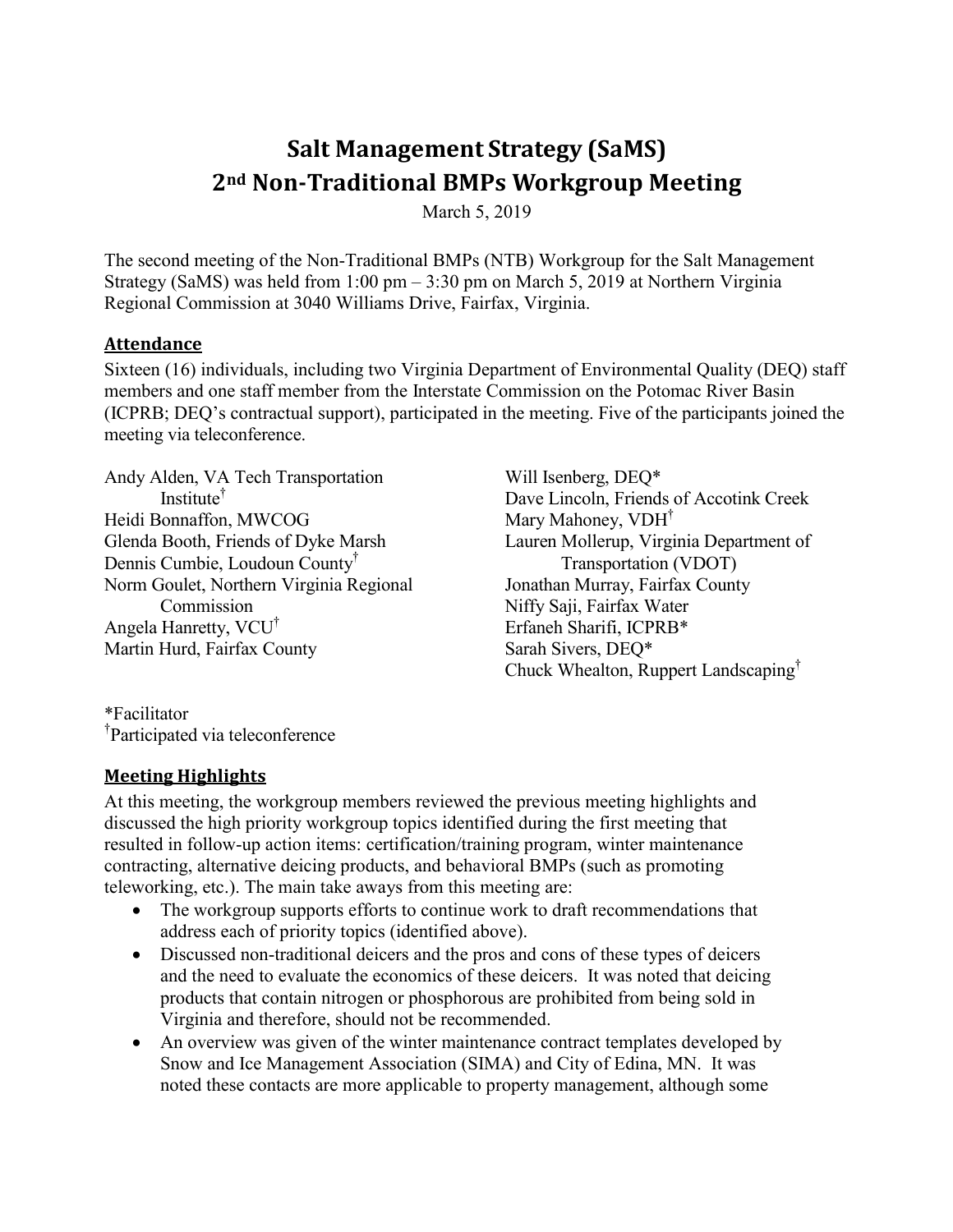aspects may be transferable to winter management of roads. Workgroup members suggested their focus remain on language for private contracts.

- Discussed social best management practices (BMPs) and how best to approach these and the audiences to target. Identified homeowners and road users (commuters) as the primary audiences to target, and to what extent the BMPs are relevant, property and community management and homeowner associations. The workgroup proposed identifying specific BMPs that homeowners and road users could implement. Information on residential and road users BMPs can be provided to the Education and Outreach Workgroup to develop outreach materials.
- An overview of ten certification programs was provided, identifying some which may be readily adopted in Virginia. Discussed that reduced operating costs is the key incentive for an applicator to become certified. Recommended conducting a cost/benefit analysis to help identify that benefit to applicators.
- Discussed new ideas that could be pursued as potential recommendations for alternative practices such as a closed area program, tax credits, salt pile containment methods, and winter driving skills as a component of the driver's education course.
- DEQ sought nominations for 1-2 volunteers to 1) present the SaMS Non-Traditional BMP Workgroup status at the next Stakeholder Advisory Committee (SAC) meeting and 2) represent this workgroup on the Steering Committee.

## *Notes for Other Workgroups / Potential Areas of Overlap:*

- Workgroup members suggested the Government Coordination Workgroup discuss the potential to share costs for non-traditional deicers to see what opportunities exist.
- Recommends the Government Coordination Workgroup look into what authorities or programs currently exist for localities to address discharges from winter salt piles.
- Provide information to the Education and Outreach Workgroup on proposed BMPs for homeowners and road users to develop outreach materials directed to those audiences.
- Recommends the Traditional BMP workgroup include recommended methods for appropriate "temporary" salt pile storage by private applicators (such as in a commercial or property management situation).
- Recommends the Traditional BMP workgroup include recommended application rates for private applicators that could be distributed in fact sheets by locality staff.

# **Follow-up Action Items**

DEQ identified the following action items after the meeting and circulated those with the workgroup for comments. No comments on those items were received. Therefore, proceeding with the following action items and have requested volunteers to assist.

- Draft a matrix of non-traditional deicers with the pros and cons of each, including the associated costs and potential for cost avoidance (i.e. potential savings) compared with typical applications.
- Draft recommendations for piloting new deicing compounds/mixtures
- Identify a website to host experiences and recommendations for different non-traditional deicers/mixtures from SaMS Stakeholders. (*Temporarily on hold pending the identification of a host website*)
- Draft recommendations for winter maintenance contracts for private entities based upon the contracts reviewed.
- Draft a list of proposed BMPs that could be used by individual homeowners. Identify any that may also be appropriate to recommend to property or community managers.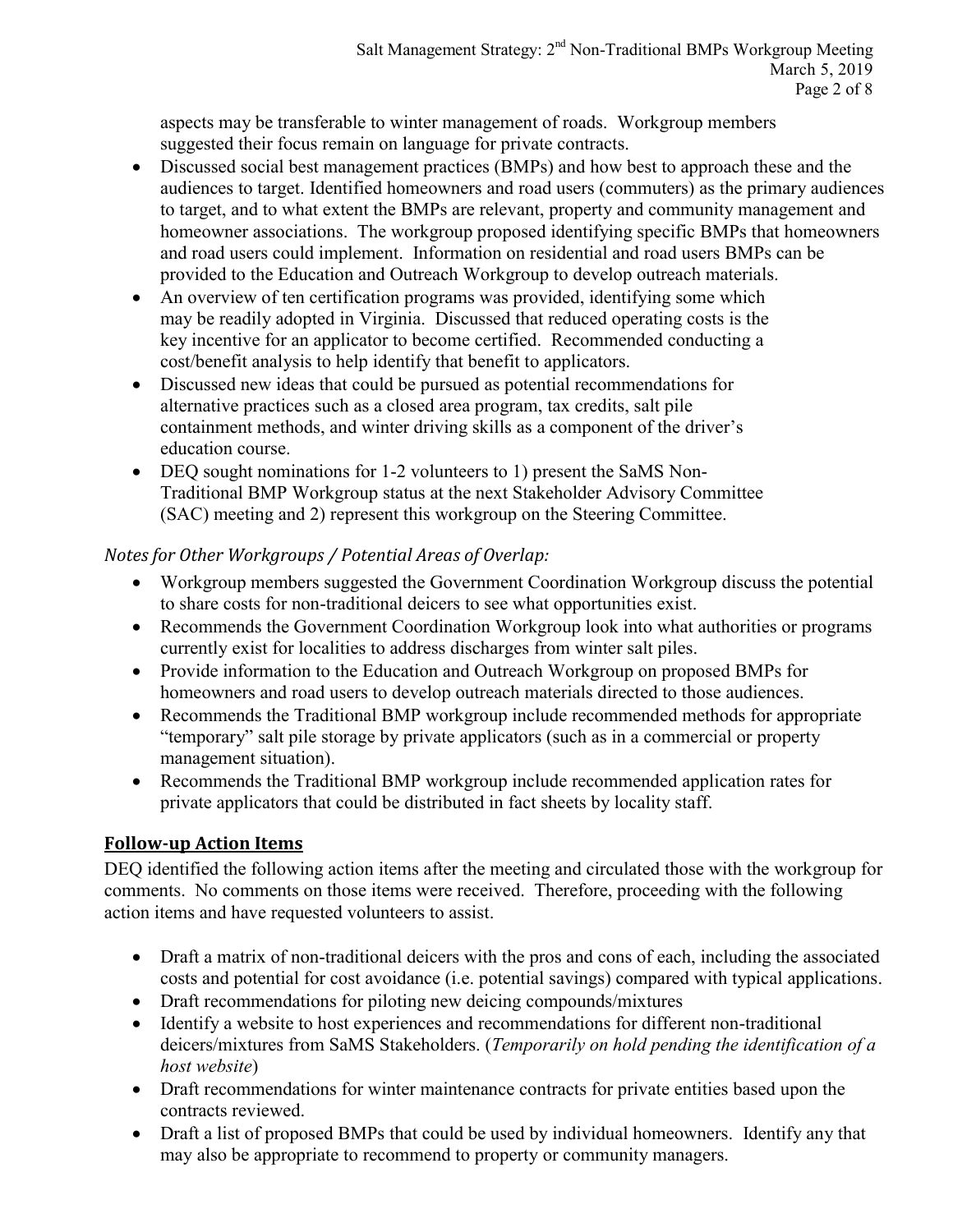- Identify specific BMPs/actions tailored to drivers that connect the promoted behavior to a reduction in salt use.
- Identify existing certification programs that can be implemented in Virginia and that have training programs that cover material in agreement with the SaMS recommendations.
- Conduct a cost-benefit analysis of the reviewed certification and training programs to identify benefits to an applicator.

# **Meeting Summary**

# **Introductions**

The meeting opened with brief introductory remarks from DEQ. Participants then briefly introduced themselves, providing their name and the organization they represent.

The objectives for this meeting were to discuss follow-up action items identified at the last workgroup meeting, identify potential final recommendations, and identify action items for the next workgroup meeting.

DEQ announced two administrative items:

- The  $3<sup>rd</sup>$  SAC meeting is being scheduled for late May/early June 2019 (now it is scheduled, for May 29). DEQ asked for volunteers to report back to the SAC from the efforts of the NTB Workgroup.
- DEQ asked for 1-2 volunteers to represent this workgroup on a steering committee that will review the final recommendations document.

DEQ reviewed the highlights, action items, and notes from the other SaMS Workgroup meetings in the form of a flowchart. DEQ sent the flowchart to NTB Workgroup members on March 7, 2019.

The summary for the first NTB Workgroup meeting is available [online.](https://www.deq.virginia.gov/Portals/0/DEQ/Water/TMDL/SaMS/MeetingMaterials/NTBwg/Meeting1/SaMS_NTB-FinalMtgMinutes_20181024.pdf) Highlights of the first meeting included:

- The focus of this workgroup was on "outside of the box" BMPs.
- The final recommendations should address the needs of both private and public sector with different themes.
- High priority topics for this workgroup were certification and training programs, winter maintenance contracting, alternative deicing compounds, and behavioral BMPs (e.g. promoting telework).

Notes from other workgroup meetings included:

- Identifying behavioral BMPs (e.g. promoting teleworking and developing consistent and coordinated messaging) were recommended for the Education and Outreach Workgroup.
- Staging BMP implementation and assessing costs, benefits, and effectiveness were tailored towards the Traditional BMP Workgroup's recommendations.
- Review certification programs for snow and ice management.
- Review best practices related to snow and ice management contracting.

A workgroup member asked for information from the Government Coordination Workgroup about any recommended funding support from legislative initiatives. DEQ mentioned that none have been recommended yet.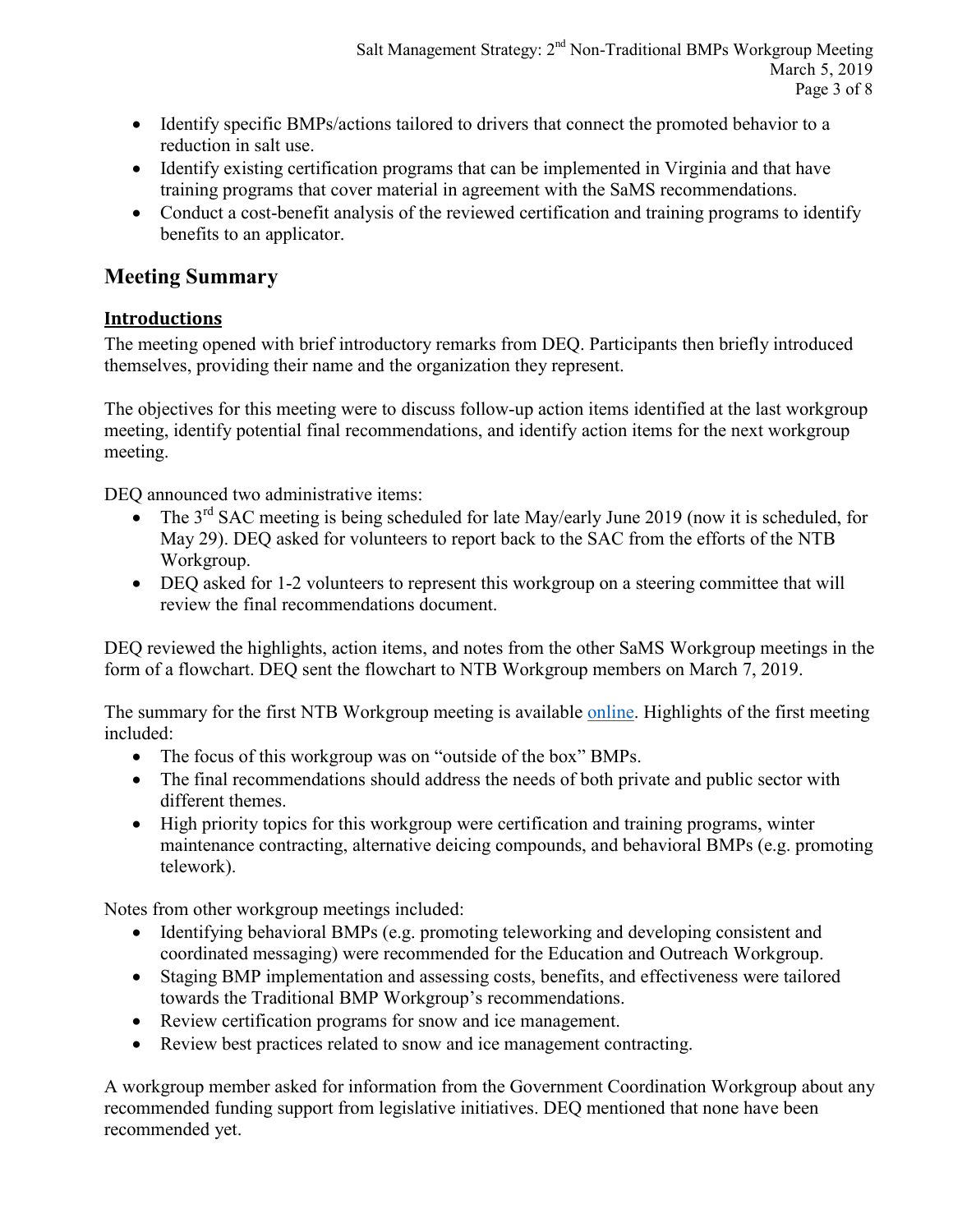#### **Action Item Presentations**

Volunteers presented on four action items.

#### *Action Item: Non-Traditional Deicers and Practices (Glenda Booth and Will Isenberg)*

Glenda Booth reported on ongoing research by Virginia Tech on deicing practices and salt-tolerant plants and her efforts to help identify a study location for a local pilot. She also talked about urea deicing and the restrictions in Virginia on the sale of winter salt products containing nitrogen or phosphorus (e.g., urea). Will Isenberg then presented on non-chloride deicers and chemicals. The summary of the non-chloride deicers can be found [here](https://www.deq.virginia.gov/Portals/0/DEQ/Water/TMDL/SaMS/MeetingMaterials/NTBwg/Meeting2/SaMS_IP_SummaryDocNonTradDeicers-Detailed.pdf) (short version) and here (detailed version). [VDOT's evaluation of alternative snow-ice products](https://www.deq.virginia.gov/Portals/0/DEQ/Water/TMDL/SaMS/MeetingMaterials/NTBwg/Meeting2/SaMS_IP_SummaryDocNonTradDeicers-Detailed.pdf) was also discussed.

Workgroup members provided feedback on this topic:

- Andy Alden who is leading the Virginia Tech study announced that a proposal is under development for a pilot study on the use of salt-tolerant plants to uptake salt, be harvested, and ultimately processed for use as biochar deicer in the next winter season. A study area is being sought in Fairfax County. It was noted that scaling up such a practice may be challenging.
- Deicing products that contain nitrogen and phosphorous (such as urea) are prohibited from being sold in Virginia. Members questioned if there are similar restrictions in place for the District of Columbia and Maryland. It was not known at the time of the meeting as to those jurisdictions' restrictions.
- Workgroup members recommended adding information on the costs and benefits as well as the economic impacts of non-chloride deicers to the SaMS recommendations.
- Workgroup members suggested commercial properties and community associations be grouped into the recommendations for non-traditional deicers for large operations.
- Workgroup members agreed that recommendations for non-traditional deicers should consider the types of surfaces (e.g., parking lot, sidewalk, road) the deicers work best for.
- A workgroup member identified the need to discuss abrasives (e.g., sand) and the potential to use mixtures of abrasives and other deicers.
- Workgroup members agreed that recommendations for homeowners should consider the use of different abrasives (e.g., wood ash, kitty litter)
- Consider the cost of cleaning up abrasives left after the winter event (e.g. cost to sweep later), particularly when used on a larger scale.
- Recommended looking into the potential to share costs between entities to help reduce costs that can be higher when using alternative deicing compounds. The workgroup agreed that this topic may be best looked at by the Government Coordination Workgroup.

#### *Action Item: Contracting Tools and Mechanisms (Marty Hurd)*

The [contract review summary](https://www.deq.virginia.gov/Portals/0/DEQ/Water/TMDL/SaMS/MeetingMaterials/NTBwg/Meeting2/SaMS%20NTB_ContractReview_20190214.pdf) was discussed. Marty Hurd presented on available contracting tools and mechanisms and how to identify which might be most appropriate for various scenarios. He reviewed contracting templates from the Snow and Ice Management Association (SIMA) and City of Edina, Minnesota. In general, while the templates complement each other, Marty felt the City of Edina's template might provide a good example for consideration for final SaMS recommendations due to its emphasis on using BMPs that maintain levels of service and safety. It was also noted that these contract templates are focused on property management, although some elements may be transferable to winter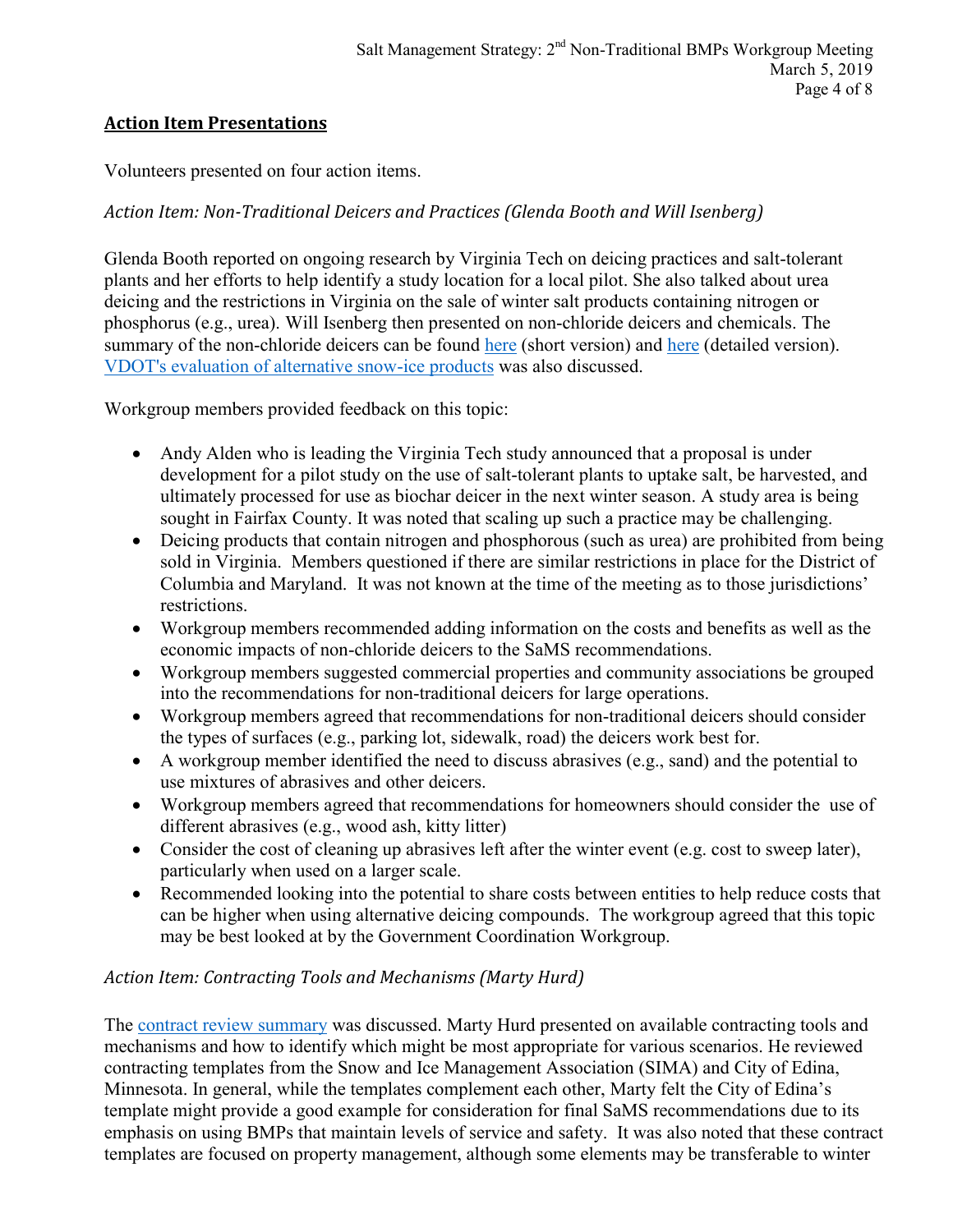management of roads. Members agreed that the recommendations for SaMS should be directed towards private entities and not public. Workgroup members discussed the templates and provided some feedback.

Feedback on the SIMA contract template:

- The SIMA contract does not focus on roads.
- There are different price scenarios including per season, per event, and per visit. In contrast to time and materials contracting, these price scenarios all are fixed to avoid any incentive to over apply salt.

Feedback on the City of Edina contract template:

- It is more regionally focused.
- Development of the template relied on stakeholders, property owners, and service providers.
- BMPs were defined, but emphasized maintaining effectiveness and safety.
- Resources and downloadable documents related to the program are available [online.](https://www.sima.org/resource)
- Cost impacts are variable, with reduced deicer material usage and increased costs for some factors (e.g. training, labor, and using equipment).
- If there is alleged failure to achieve equivalent effectiveness and safety, it does not mean that owner and contractor failed to use due care.
- There are accountability requirements (e.g. basic reporting)

#### *Action Item: Social BMP messages (Sarah Sivers)*

Sarah Sivers reviewed some of the existing winter weather messaging and SaMS social BMP messages. A draft of societal BMP messages can be found [here.](https://www.deq.virginia.gov/Portals/0/DEQ/Water/TMDL/SaMS/MeetingMaterials/NTBwg/Meeting2/SaMS_IP_NTB_SocialBMPs_Draft_201902.pdf)

Workgroup members discussed the messaging themes and provided some feedback:

- Recommended this workgroup focus on identifying specific BMPs and not the messaging of those BMPs. Individual homeowners and road users (commuters) were identified as the audience to develop the recommended BMPs for. For those practices identified, the workgroup should identify larger entities, such as property and community managers and homeowners associations, for outreach.
- The recommendations should support VDOT's winter weather messaging. A few members recommended that in addition, the workgroup should provide an explanation of "why" to consider the practices promoted by the VDOT messages by providing a link to improved practices (i.e., reductions in salt use).
- Recommended the information developed by this workgroup for BMPs be provided to the Education and Outreach Workgroup to help them develop outreach materials.

#### *Action Item: Existing Certification Programs and Training (Erfaneh Sharifi)*

Erfaneh Sharifi reviewed the [certification programs summary](https://www.deq.virginia.gov/Portals/0/DEQ/Water/TMDL/SaMS/MeetingMaterials/NTBwg/Meeting2/SaMS%20NTB_CertPrograms_20190225.pdf) document, which identified ten programs. Each program is unique and deals uniquely with issues of cost, availability, liability protection, targeted audience, and salt use reporting requirements.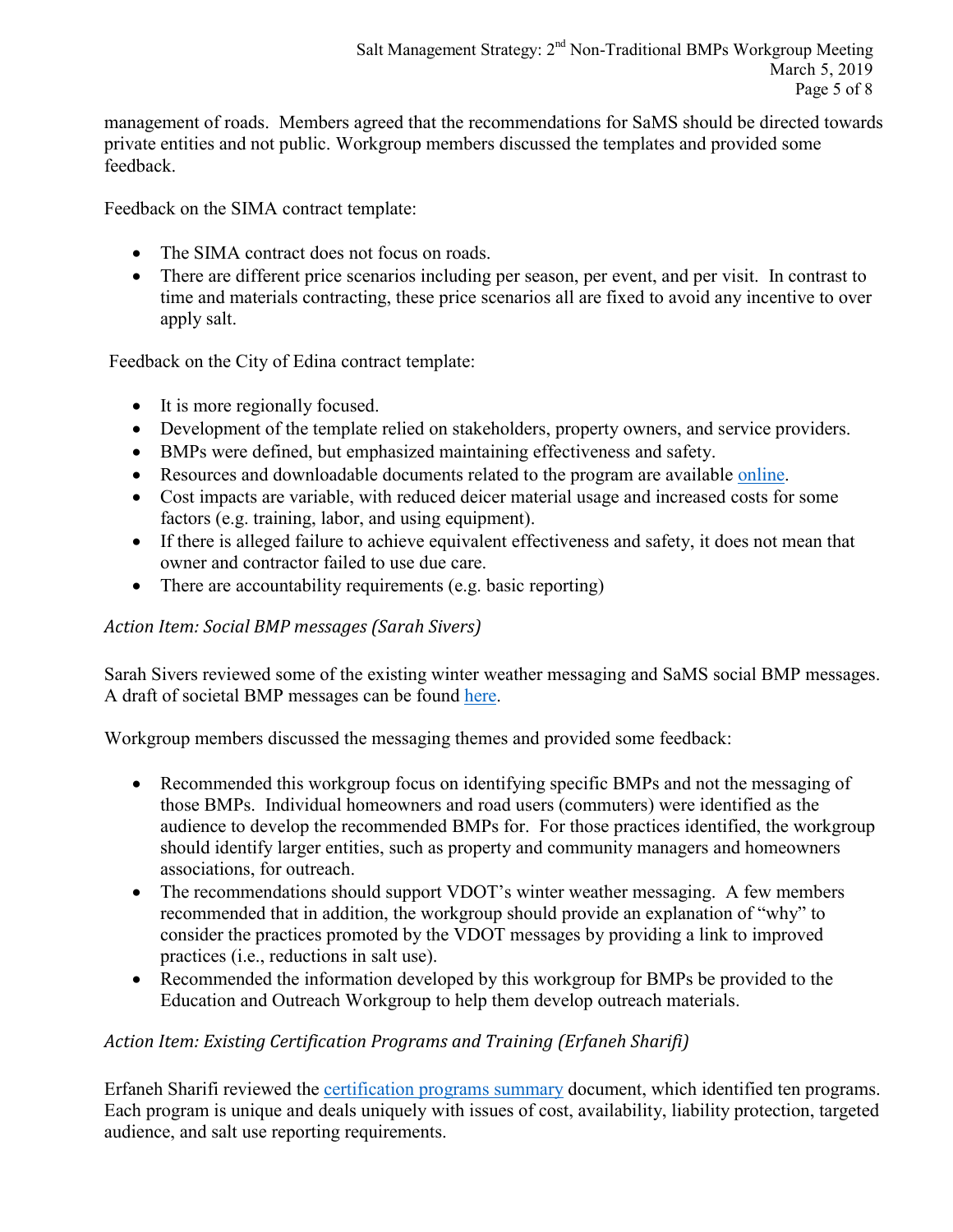Workgroup members discussed the certification programs themes and provided some feedback.

- Two groups can be certified: individuals and organizations.
- Five of the programs could be readily adopted in Virginia including Smart About Salt Council Certification, SWiM Certification, SIMA Certification, ASCA Certification, and the APWA Winter Maintenance Supervisor Certificate.
- For the five certification programs that could be readily adopted in Virginia, workgroup members recommended an evaluation of their training programs to ensure they overlap with anticipated SaMS recommendations.
- The members believe that the return on investment/cost-savings can be an incentive and recommended a cost-benefit analysis be conducted to confirm. If it is confirmed, it was recommended this return on investment be used to message the benefits of becoming certified.

## **Recommendations Scoping**

Workgroup members briefly discussed new ideas for consideration as potential recommendations. These are described below:

- Consider recommending a program similar to the Region of Waterloo's Closed Area Program for businesses and universities. Those entities participating in the program identify areas that are either underused or not critical to maintain during winter weather events (such as sections of parking lots or walkways or secondary entrances) which can be closed off with signage (provided by the Region). The signs provide warnings that those areas are closed and not maintained (i.e., no plowing, shoveling or deicers applied).
- Consider tying certification programs to incentives such as stormwater tax credits.
- Suggestion that winter driving skills be a component of the driver's education program. Support for this might be obtained from the American Automobile Association (AAA).
- Identify recommendations that address proper containment of salt piles, particularly for "temporary" piles stored on commercial/private property parking lots for use during the winter season.
	- o Discussion identified Fairfax County has used its Illicit Discharge Detection Program (IDDE) to address runoff from salt piles on private property to their regulated stormwater outlets. The County has developed guidance for storage of salt and sand piles, which is provided to private entities. A copy of the guidance was requested and received by DEQ on March 7, 2019 and is available [here.](https://www.deq.virginia.gov/Portals/0/DEQ/Water/TMDL/SaMS/MeetingMaterials/TraditionalBMPWG/Meeting2/SaMS_IP_FairfaxCountySaltandSandPilesStorageGuidance.pdf)
	- o Recommend that the Traditional BMPs Workgroup include BMPs for salt storage.
	- o Recommended the Government Coordination Workgroup look into what authorities or programs that currently exist for localities that may address discharges from winter salt piles.

# **Meeting Wrap-up and Next Steps**

DEQ identified the next action items post meeting and shared those with the workgroup for comment and volunteers on March 7, 2019. No comments on the identified action items to continue this workgroup's efforts were provided. DEQ's request for volunteers to assist on those action items is still pending.

DEQ sent out a follow-up survey on March 7, 2019, for any additional feedback members may have. In the survey, members could also volunteer or nominate others for the steering committee or to present at the 3<sup>rd</sup> Stakeholder Advisory Committee.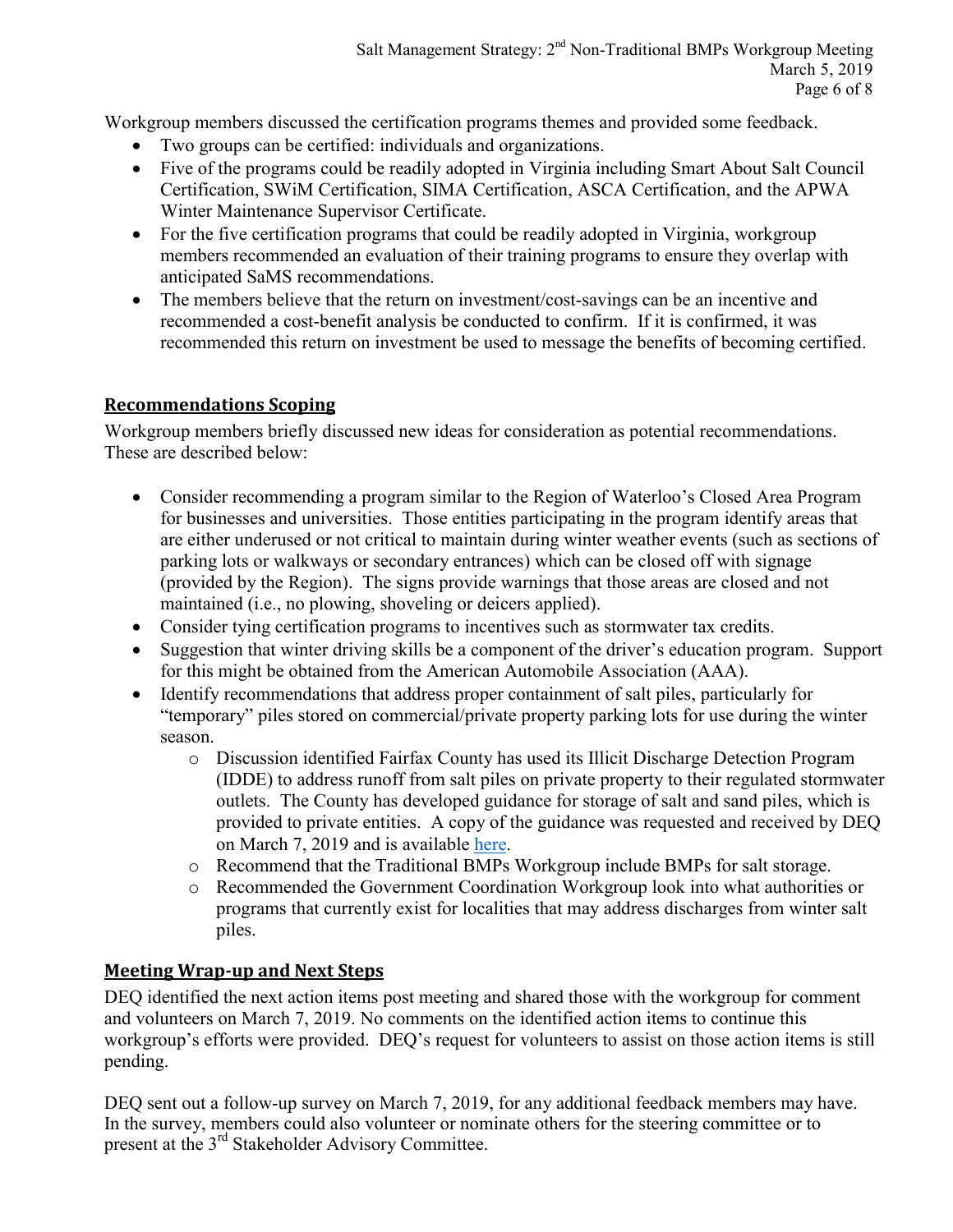Handouts from the meeting are available on the SaMS Meeting Materials [website.](https://www.deq.virginia.gov/SaMS/MeetingMaterials.aspx)

All information, questions, additional resources, etc. should be emailed to Sarah Sivers [\(sarah.sivers@deq.virginia.gov\)](mailto:sarah.sivers@deq.virginia.gov) and Will Isenberg [\(william.isenberg@deq.virginia.gov\)](mailto:william.isenberg@deq.virginia.gov) to reduce email traffic among NTB Workgroup members.

\*\*\*

Meeting notes were prepared and submitted by the Interstate Commission on the Potomac River Basin.

# **Additional Feedback Contributed to the Follow Up Survey:**

A survey was shared with workgroup members following the meeting on March 7, 2019, to capture any additional thoughts members may have had following the meeting. Feedback is arranged below based on the sections of the agenda. Only sections where additional thoughts were provided are included:

Below comments were shared by Chuck Whealton with Ruppert Landscape on March 6, 2019.

- 1. Pertaining to commercial contracts:
	- a. The predominant contract type in the Mid-Atlantic area is Time x Materials and mainly because it's a comfortable fit for contractor and customer because of unpredictable nature of winter weather in this market and variations in precipitation type, even within a single event.
	- b. All other contract types are considered "fixed price" models and the market here is beginning to shift in this direction for a variety of reasons, one of which is concern for the environment.
	- c. Time x Materials contract incentivize more material usage. More materials means more billing and less liability risk.
	- d. The opposite is true of "fixed price" contracts. Revenue is fixed so the incentive is to reduce costs to increase profit. Reducing costs sometimes translates into using less materials which can lead to increased liability.
	- e. For most contractors the two biggest obstacles to overcome are:
		- i. Establishing realistic customer expectations.
		- ii. Limits on liability in the market, meaning Tort reform to stay out of court. Most legitimate contractors win in court but at the cost of litigation. This is changing in some markets. ASCA is making some progress on this front.
- 2. Pertaining to Material types:
	- a. A shift from solids to liquids alone could cut chloride use by 40-50% but there are some draw backs:
		- i. Liquid brine is not effective in all scenarios. Solids still need to be in play.
		- ii. The cost of investments in additional equipment.
		- ii. Education and training is required. Experience takes time and is limited at this point in the learning curve.